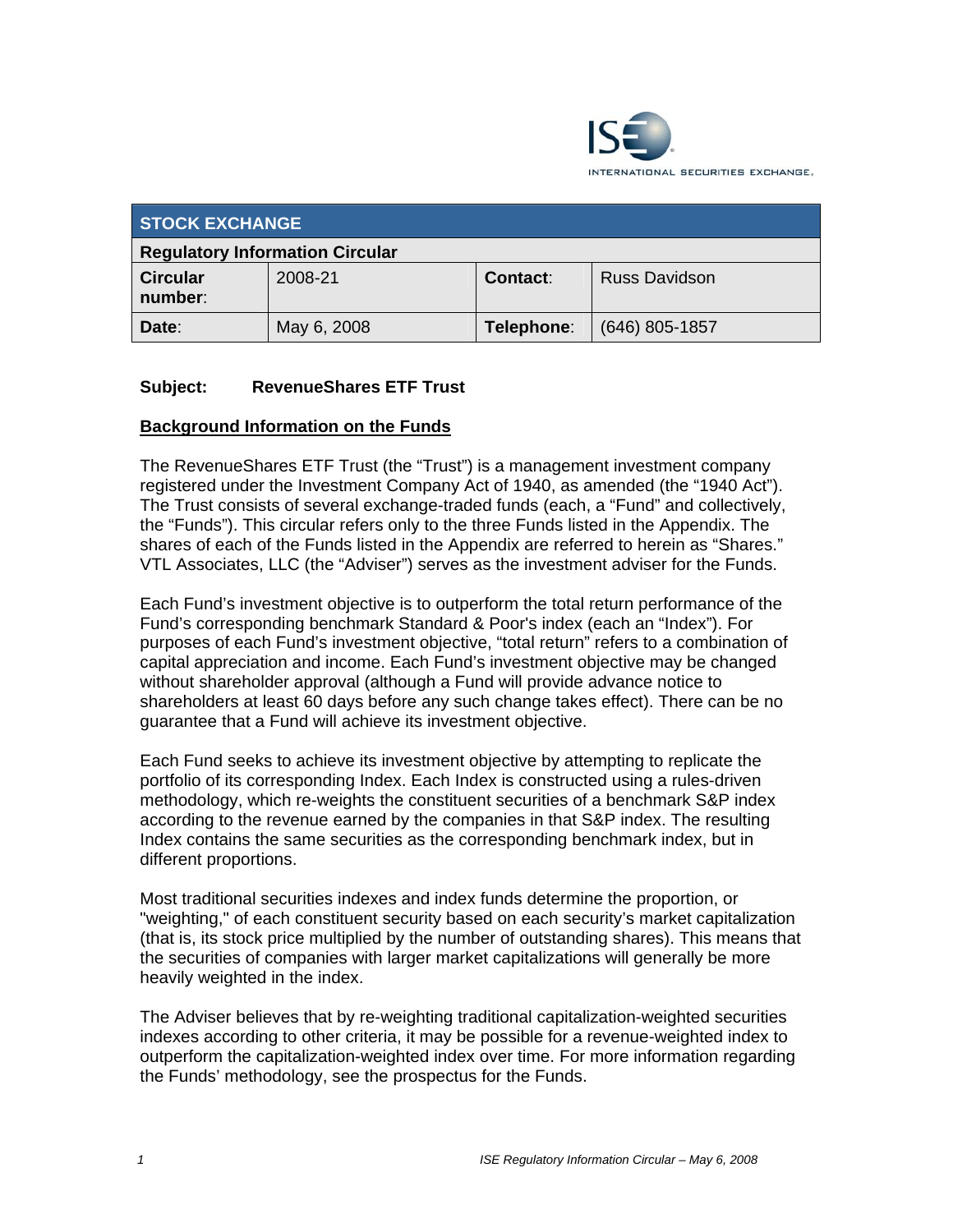From time to time, a Fund will purchase or sell certain of its portfolio securities to reflect changes to the constituent securities of the corresponding Index. The Funds will also rebalance their portfolio securities promptly following the annual rebalancing of the underlying Indexes. The Funds do not seek temporary defensive positions when equity markets decline or appear to be overvalued. Outside of the annual rebalancing, each Fund's portfolio (following its corresponding Index) typically will be reconstituted only when: (1) a security in the related benchmark index is altered due to corporate actions such as price adjustments or stock splits; or (2) when Standard & Poor's includes new securities in a benchmark index or deletes securities from a benchmark index.

Each Fund's intention is to replicate the constituent securities of the corresponding Index as closely as possible. However, the Funds may, at the Adviser's discretion, remain invested in securities that were deleted from the Fund's corresponding Index until the Adviser next rebalances the Fund in connection with the annual rebalancing of the Indexes. Also, when a replication strategy could have adverse consequences to Fund shareholders, a Fund may utilize a "representative sampling" strategy whereby the Fund would hold a significant number of the component securities of its corresponding Index, but may not track that index with the same degree of accuracy as would an investment vehicle replicating the entire index.

RWL seeks to achieve its investment objective of outperforming the total return performance of the S&P 500 by investing in the constituent securities of the S&P 500 in the same proportions as the RevenueShares Large Cap Index.

RWK seeks to achieve its investment objective of outperforming the total return performance of the S&P MidCap 400 by investing in the constituent securities of the S&P MidCap 400 in the same proportions as the RevenueShares Mid Cap Index.

RWJ seeks to achieve its investment objective of outperforming the total return performance of the S&P SmallCap 600 by investing in the constituent securities of the S&P SmallCap 600 in the same proportions as the RevenueShares Small Cap Index.

For more information regarding each Fund's investment strategy, please read the prospectus for the Funds.

As described more fully in the Trust's prospectus and Statement of Additional Information ("SAI"), the Funds issue and redeem Shares at net asset value ("NAV") only in large blocks of 50,000 Shares (each block of Shares called a "Creation Unit") or multiples thereof. As a practical matter, only broker-dealers or large institutional investors with creation and redemption agreements (called Authorized Participants) can purchase or redeem these Creation Units. Except when aggregated in Creation Units, the Shares may not be redeemed with the Funds.

Each Fund expects to declare and pay quarterly dividends to shareholders of all of its net investment income, if any. Each Fund will also declare and pay net realized capital gains, if any, at least annually.

Shares are held in book-entry form, which means that no Share certificates are issued. The Depository Trust Company or its nominee is the record owner of all outstanding Shares of the Funds and is recognized as the owner of all Shares for all purposes.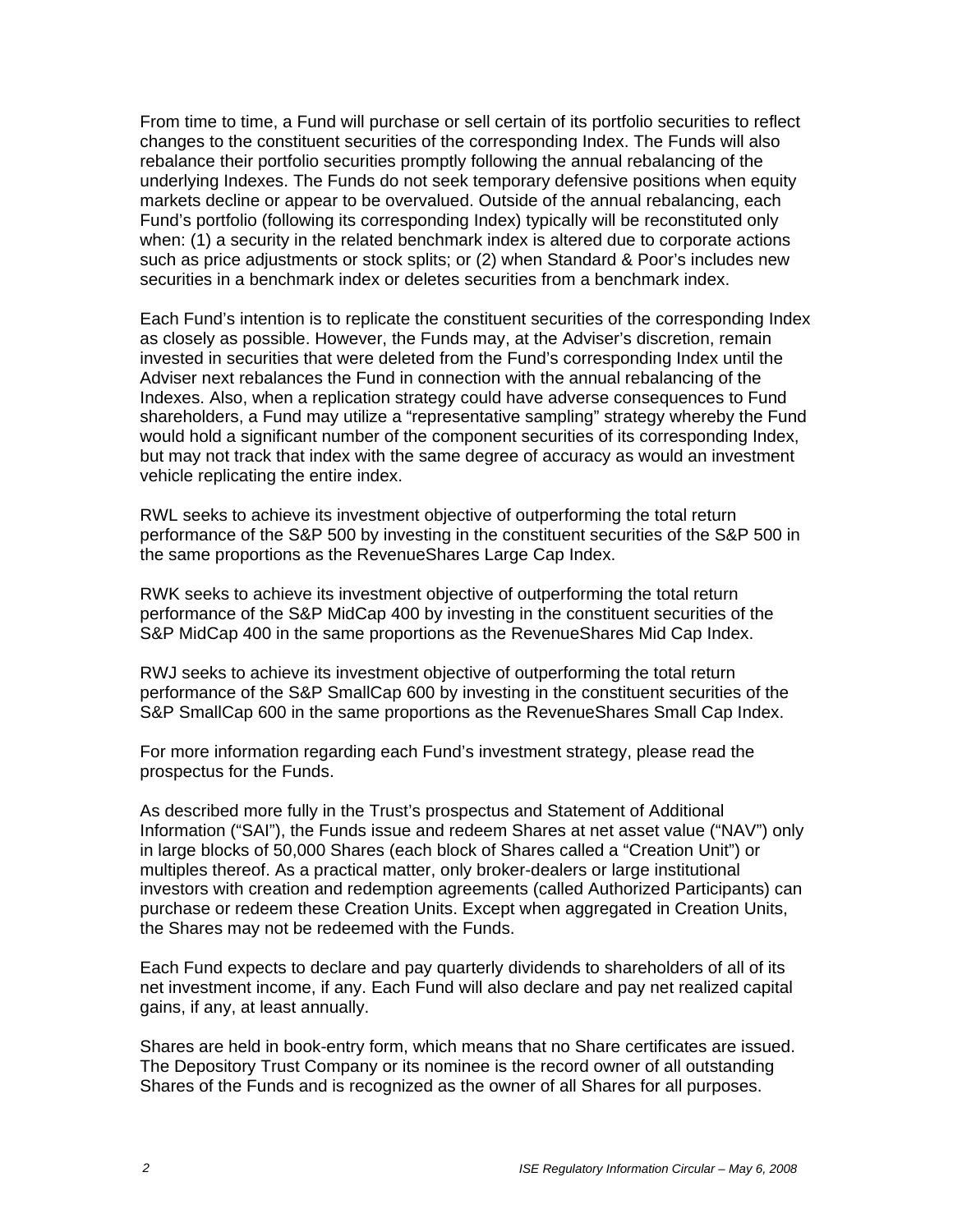The NAV per Share for each Fund is computed by dividing the value of the net assets of the Fund (i.e., the value of its total assets less total liabilities) by the total number of Shares outstanding. Expenses and fees are accrued daily and taken into account for purposes of determining NAV. The NAV of each Fund is determined each business day after the close of trading (ordinarily 4:00 p.m., Eastern Time or "ET") of the New York Stock Exchange. Any assets or liabilities denominated in currencies other than the U.S. dollar are converted into U.S. dollars at the current market rates on the date of valuation as quoted by one or more sources.

The registration statement for the Funds describes the various fees and expenses for the Funds' Shares. For a more complete description of the Funds and the underlying indexes, visit the Funds' website at www.revenuesharesetfs.com.

### **Purchases and Redemptions in Creation Unit Size**

ISE Equity Electronic Access Members ("ISE Equity EAMs") are hereby informed that procedures for purchases and redemptions of Shares in Creation Unit Size are described in the Trust's prospectus and SAI, and that Shares are not individually redeemable but are redeemable only in Creation Unit Size aggregations or multiples thereof.

## **Principal Risks**

Interested persons are referred to the discussion in the prospectus for the Funds of the principal risks of an investment in the Funds. These include tracking error risk (factors causing a Fund's performance to not match the performance of its underlying index), market trading risk (for example, trading halts, trading above or below net asset value), investment style risk, sector risk, investment approach risk, non-diversification risk, issuer-specific risk, management risk, and small and medium-sized company risk.

### **Exchange Rules Applicable to Trading in the Shares**

Trading in the Shares on ISE is on a UTP basis and subject to ISE equity trading rules.

# **Trading Hours**

The Shares will trade on ISE between 9:00 a.m. and 4:00 p.m. Eastern Time.

### **Trading Halts**

ISE will halt trading in the Shares of a Trust in accordance with ISE Rule 2101(a)(2)(iii). The grounds for a halt under this Rule include a halt by the primary market because it stops trading the Shares and/or a halt because dissemination of the IIV or applicable currency spot price has ceased, or a halt for other regulatory reasons. In addition, ISE will stop trading the Shares of a Trust if the primary market de-lists the Shares.

### **Delivery of a Prospectus**

ISE Equity EAMs should be mindful of applicable prospectus delivery requirements under the federal securities laws with respect to transactions in the Funds.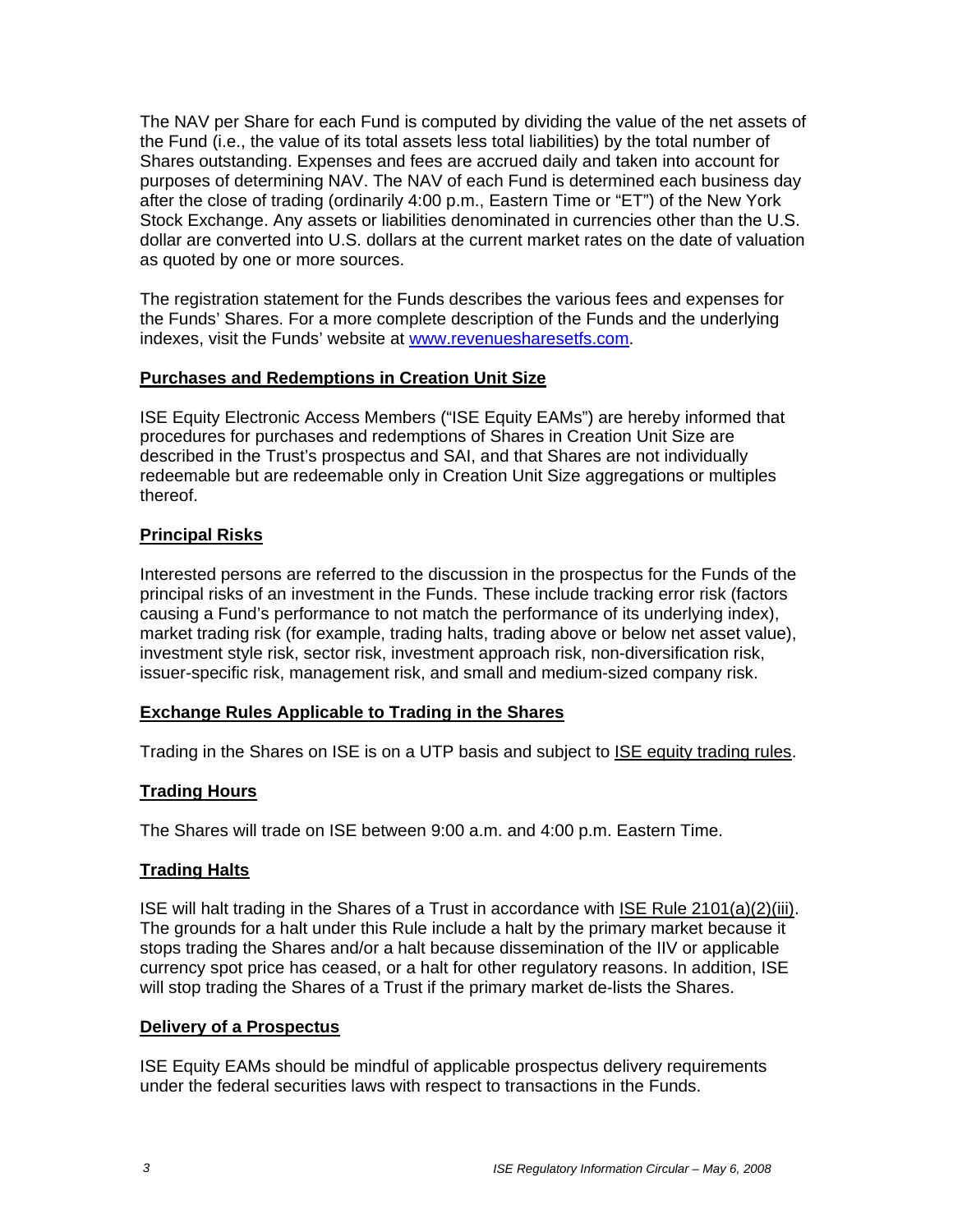Prospectuses may be obtained through the Funds' website. The prospectus for the Funds does not contain all of the information set forth in the Funds' registration statement (including the exhibits to the registration statement), parts of which have been omitted in accordance with the rules and regulations of the Securities and Exchange Commission ("SEC"). For further information about the Funds, please refer to the registration statement.

In the event that the Funds rely upon an order by the SEC exempting the Shares from certain prospectus delivery requirements under Section 24(d) of the 1940 Act and in the future make available a written product description, ISE Rule 2123(i) requires that Equity EAMs provide to all purchasers of Shares a written description of the terms and characteristics of such securities, in a form prepared by the Trust for the Funds, no later than the time a confirmation of the first transaction in the Shares is delivered to such purchaser. In addition, Equity EAMs shall include such a written description with any sales material relating to the Shares that is provided to customers or the public. Any other written materials provided by an Equity EAM to customers or the public making specific reference to the Shares as an investment vehicle must include a statement in substantially the following form: "A circular describing the terms and characteristics of the Shares of the Fund has been prepared by the Trust and is available from your broker. It is recommended that you obtain and review such circular before purchasing Shares of the Fund. In addition, upon request you may obtain from your broker a prospectus for Shares of the Fund."

A Equity EAM carrying an omnibus account for a non-member broker-dealer is required to inform such non-member that execution of an order to purchase Shares for such omnibus account will be deemed to constitute agreement by the nonmember to make such written description available to its customers on the same terms as are directly applicable to Equity EAMs under this rule.

Upon request of a customer, Equity EAMs also shall provide a copy of the Prospectus.

# **Exemptive, Interpretive and No-Action Relief Under Federal Securities Regulations**

The SEC has issued exemptive, interpretive or no-action relief from certain provisions of rules under the Securities Exchange Act of 1934 (the "Act") regarding trading in the above mentioned exchange-traded Funds.

# **Regulation M Exemptions**

Generally, Rules 101 and 102 of Regulation M prohibit any "distribution participant" and its "affiliated purchasers" from bidding for, purchasing, or attempting to induce any person to bid for or purchase any security which is the subject of a distribution until after the applicable restricted period, except as specifically permitted in Regulation M. The provisions of the Rules apply to underwriters, prospective underwriters, brokers, dealers, and other persons who have agreed to participate or are participating in a distribution of securities.

The SEC has granted an exemption from Rule 101 under Regulation M to permit persons participating in a distribution of shares of the above-mentioned Funds to engage in secondary market transactions in such shares during their participation in such a distribution. In addition, the SEC has granted relief under Regulation M to permit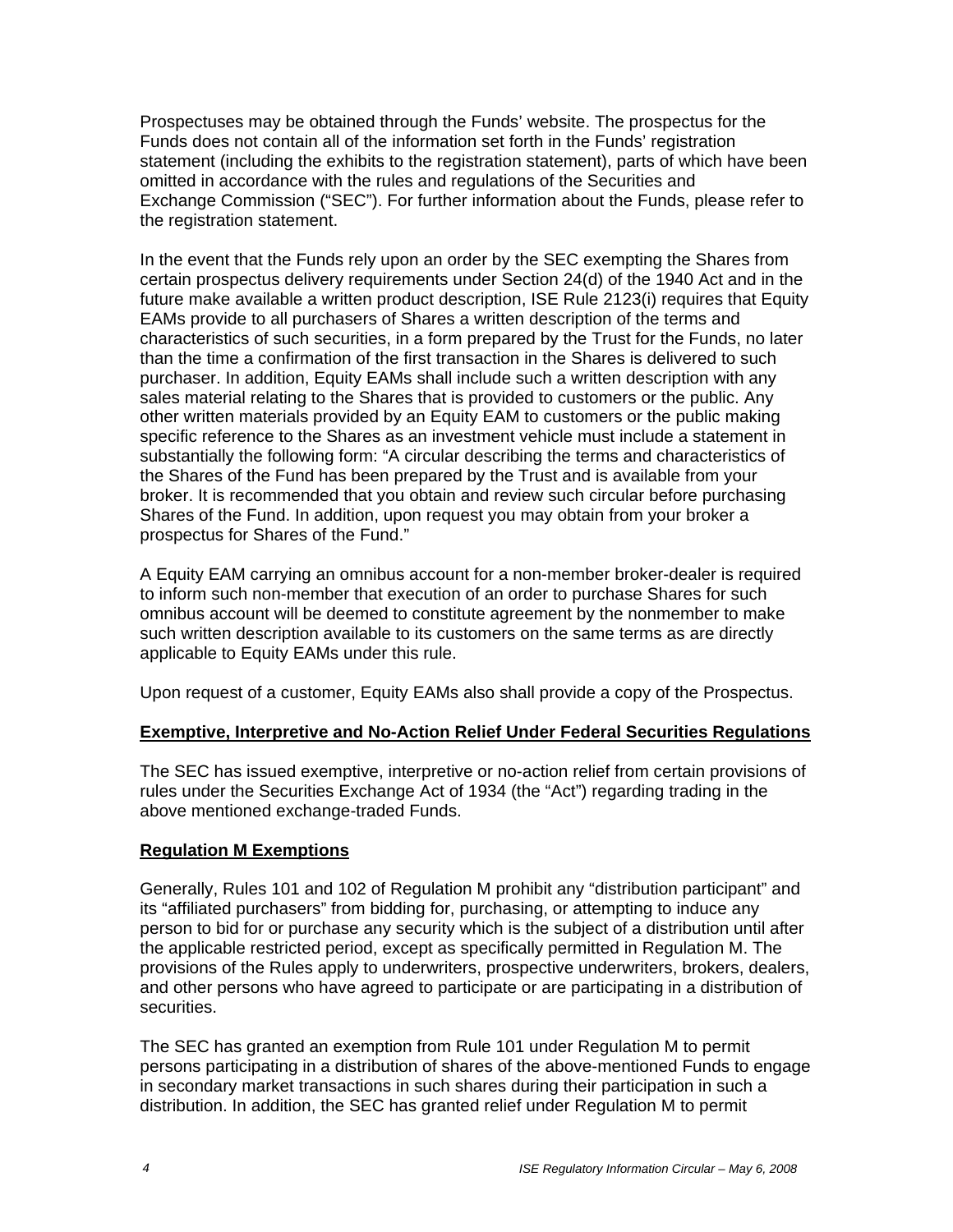persons who may be deemed to be participating in the distribution of Shares of the above-mentioned Funds (i) to purchase securities for the purpose of purchasing Creation Unit Aggregations of Fund Shares and (ii) to tender securities for redemption in Creation Unit Aggregations. Further, the SEC has clarified that the tender of Fund Shares to the Funds for redemption does not constitute a bid for or purchase of any of the Funds' securities during the restricted period of Rule 101. The SEC has also granted an exemption pursuant to paragraph (e) of Rule 102 under Regulation M to allow the redemption of Fund Shares in Creation Unit Aggregations during the continuous offering of Shares.

### **Customer Confirmations for Creation or Redemption of Fund Shares (SEC Rule 10b-10)**

Broker-dealers who handle purchases or redemptions of Fund Shares in Creation Unit size for customers will be permitted to provide such customers with a statement of the number of Creation Unit Aggregations created or redeemed without providing a statement of the identity, number and price of shares of the individual securities tendered to the Fund for purposes of purchasing Creation Unit Aggregations ("Deposit Securities") or the identity, number and price of shares to be delivered by the Trust for the Fund to the redeeming holder ("Redemption Securities"). The composition of the securities required to be tendered to the Fund for creation purposes and of the securities to be delivered on redemption will be disseminated each business day and will be applicable to requests for creations or redemption, as the case may be, on that day. This exemptive relief under Rule 10b-10 with respect to creations and redemptions is subject to the following conditions:

1) Confirmations to customers engaging in creations or redemptions must state that all information required by Rule 10b-10 will be provided upon request;

2) Any such request by a customer for information required by Rule 10b-10 will be filed in a timely manner, in accordance with Rule 10b-10(c);

3) Except for the identity, number and price of shares of the component securities of the Deposit Securities and Redemption Securities, as described above, confirmations to customers must disclose all other information required by Rule 10b-10(a).

### **SEC Rule 14e-5**

An exemption from Rule 14e-5 has been granted to permit any person acting as a dealer-manager of a tender offer for a component security of the Fund (1) to redeem Fund Shares in Creation Unit Aggregations from the issuer that may include a security subject to such tender offer and (2) to purchase Fund Shares during such tender offer. In addition, a no-action position has been taken under Rule 14e-5 if a broker-dealer acting as a dealer-manager of a tender offer for a security of the Fund purchases or arranges to purchase such securities in the secondary market for the purpose of tendering such securities to purchase one or more Creation Unit Aggregations of Shares, if made in conformance with the following:

1) such bids or purchases are effected in the ordinary course of business, in connection with a basket of 20 or more securities in which any security that is the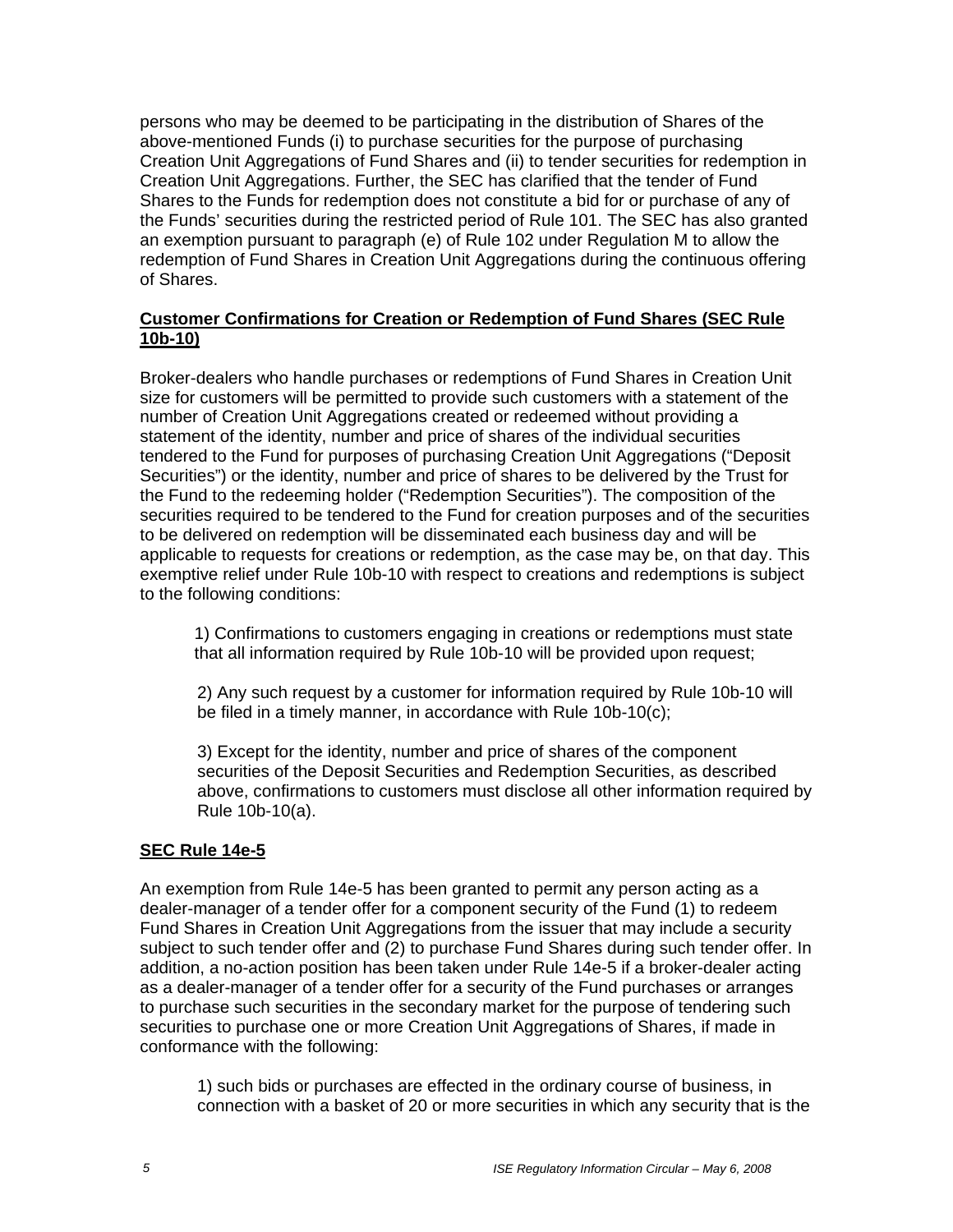subject of a distribution, or any reference security, does not comprise more than 5% of the value of the basket purchased; or

2) purchases are effected as adjustments to such basket in the ordinary course of business as a result of a change in the composition of the underlying index; and

3) such bids or purchases are not effected for the purpose of facilitating such tender offer.

## **Section 11(d)(1); SEC Rules 11d1-1 and 11d1-2**

Section 11(d)(1) of the Act generally prohibits a person who is both a broker and a dealer from effecting any transaction in which the broker-dealer extends credit to a customer on any security which was part of a new issue in the distribution of which he participated as a member of a selling syndicate or group within thirty days prior to such transaction. The SEC has clarified that Section 11(d)(1) does not apply to broker-dealers that are not Authorized Participants (and, therefore, do not create Creation Unit Aggregations) that engage in both proprietary and customer transactions in Shares of the Fund in the secondary market, and for broker-dealer Authorized Participants that engage in creations of Creation Unit Aggregations. This relief is subject to specific conditions, including the condition that such broker-dealer (whether or not an Authorized Participant) does not, directly or indirectly, receive from the fund complex any payment, compensation or other economic incentive to promote or sell the Shares of the Fund to persons outside the fund complex, other than non-cash compensation permitted under NASD Rule 2830(l)(5)(A), (B) or (C). (See letter from Catherine McGuire, Chief Counsel, SEC Division of Market Regulation, to Securities Industry Association, Derivative Products Committee, dated November 21, 2005.) The SEC also has taken a no-action position under Section 11(d)(1) of the Act that broker-dealers may treat Shares of the Fund, for purposes of Rule 11d1-2, as "securities issued by a registered open-end investment company as defined in the Investment Company Act" and thereby extend credit or maintain or arrange for the extension or maintenance of credit on Shares that have been owned by the persons to whom credit is provided for more than 30 days, in reliance on the exemption contained in the rule.

### **SEC Rule 15c1-5 and 15c1-6**

The SEC has taken a no-action position with respect to Rule 15c1-5 and Rule 15c1-6 as to the required disclosure of control by a broker or dealer with respect to creations and redemptions of Fund Shares and secondary market transactions therein. (See letter from Catherine McGuire, Chief Counsel, SEC Division of Market Regulation, to Securities Industry Association, Derivative Products Committee, dated November 21, 2005.)

#### **This Regulatory Information Circular is not a statutory prospectus. ISE Equity EAMs should consult the prospectus for a Trust and the Trusts' website at www.revenuesharesetfs.com for relevant information.**

Please contact me with any inquiries regarding this Regulatory Information Circular.